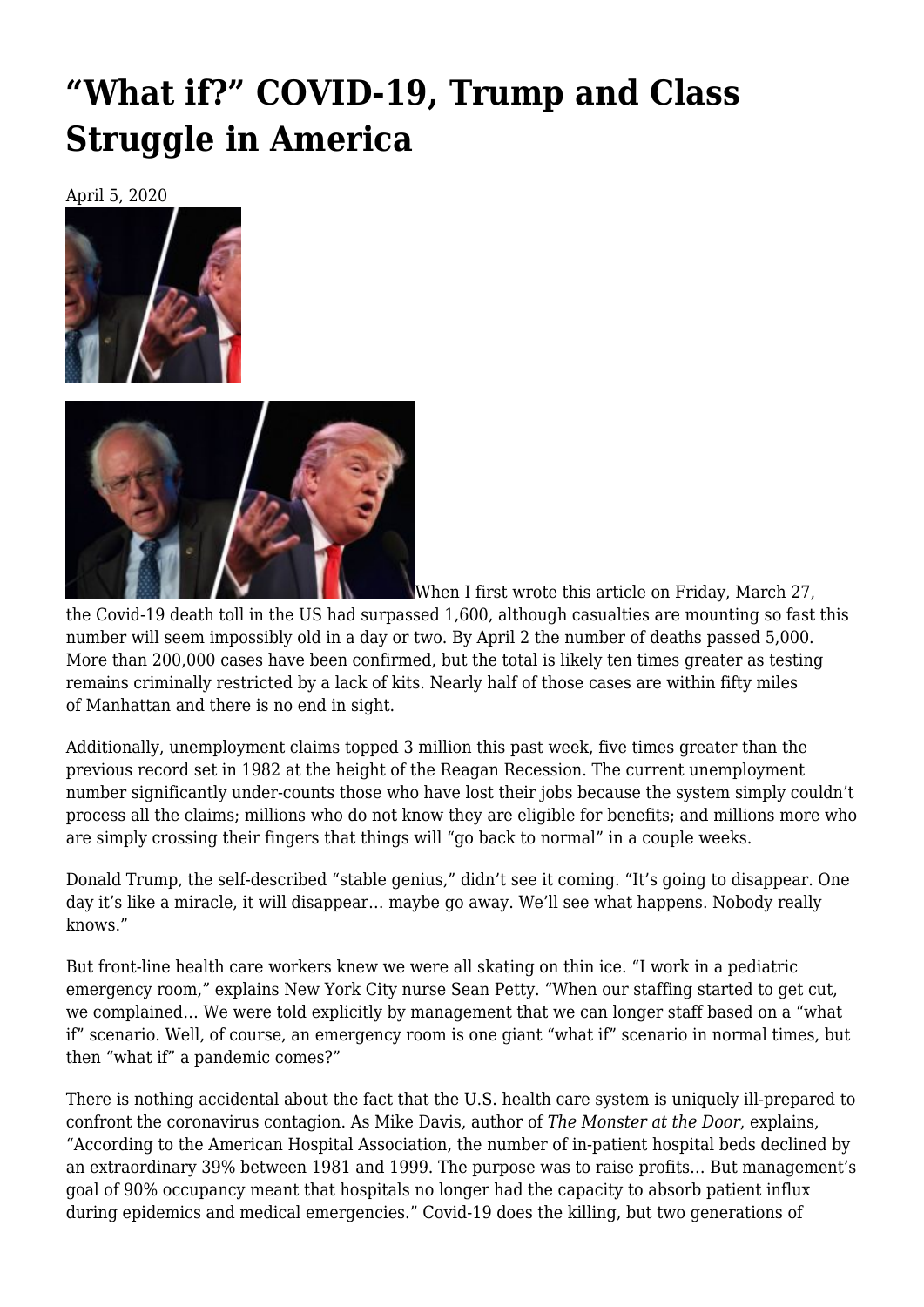neoliberal austerity drove us to the slaughterhouse doors.

# **Health Care in America**

Most obviously, the coronavirus has [called the American health care system's bluff.](https://www.theatlantic.com/ideas/archive/2020/03/coronavirus-showed-america-wasnt-task/608023/) As socialist presidential candidate Bernie Sanders says in every speech, ["30,000 American die every year](https://twitter.com/BernieSanders/status/1141732807686926336) waiting for health care because of the cost." Meanwhile, big pharmaceutical companies and private health insurance companies reaped [one-hundred billion in profits](https://khn.org/news/sanders-targets-health-industry-profits-are-his-figures-right/) last year, literally sucking the life out of American workers. All along, Republicans have claimed that America's health care system was the "[best in the world](https://www.politifact.com/factchecks/2012/jul/05/john-boehner/john-boehner-says-us-health-care-system-best-world/)" while Democrats like presidential front-runner Joe Biden claim the system needs minor tweaks, to "[expand on Obamacare](https://theintercept.com/2020/03/06/biden-campaign-health-care-platform-affordable-care-act/)." The coronavirus has laid those myths to rest once and for all.

# **We're Capitalists**

Ronald Reagan justified his attacks on working-class living standards by claiming that benefits would "trickle down" from the top to the bottom. Since then, if the Democratic and Republican leadership have agreed on nothing else, they have united behind Margaret Thatcher's "There Is No Alternative" (TINA) banner, swearing allegiance to free markets and the 1 percent. As Democratic Speaker of the House Nancy Pelosi put it, "[we're capitalists](https://nyulocal.com/nancy-pelosi-to-leftist-nyu-student-were-capitalists-deal-with-it-abf1e8e04e46), that's just the way it is." Progressive Senator Elizabeth Warren is even more insistent, claiming she is ["a capitalist to my bones](https://www.newsweek.com/elizabeth-warren-capitalism-2020-democratic-candidate-fdr-socialism-1483697)."

The results? Neoliberalism has wrecked working-class life in the United States. Real wages are the [same today as in 1970,](https://www.pewresearch.org/fact-tank/2018/08/07/for-most-us-workers-real-wages-have-barely-budged-for-decades/) and they will be driven down significantly in emerging recession. The average college student graduates with [\\$30,000 in debt.](https://studentloanhero.com/student-loan-debt-statistics/) [2.3 million people are in prison](https://www.prisonpolicy.org/reports/pie2019.html) today, of whom 40 percent are African American. Women make only [82 cents to the dollar](https://iwpr.org/issue/employment-education-economic-change/pay-equity-discrimination/) compared to men in comparable jobs and 17 military veterans commit [suicide](https://www.militarytimes.com/news/pentagon-congress/2019/10/09/new-veteran-suicide-numbers-raise-concerns-among-experts-hoping-for-positive-news/) every day. 41 percent of [transgender](https://www.thetaskforce.org/attempted-suicide-rate-for-multiracial-transgender-people-thirty-three-times-higher-than-general-population/) [people](https://www.thetaskforce.org/attempted-suicide-rate-for-multiracial-transgender-people-thirty-three-times-higher-than-general-population/), and 54 percent of transgender people of color, report having attempted suicide. Nearly 12 million workers do not have documents and millions of immigrant workers have been caged and [deported by Obama](https://www.migrationpolicy.org/article/obama-record-deportations-deporter-chief-or-not) and [Trump](https://www.aljazeera.com/news/2019/11/held-record-69550-migrant-children-custody-2019-report-191112132803440.html) alike over the last decade. Public schools are radically [underfunded](https://www.aft.org/press-release/education-underfunding-tops-19-billion-over-decade-neglect) to the tune of almost \$2 billion per year. And the [federal minimum wage](https://www.cnn.com/interactive/2019/business/us-minimum-wage-by-year/index.html) has remained stuck at \$7.25 per hour for a decade, approximately 50 percent lower than it was in real dollars in 1970.

On top of all of this, today's youth live in fear of school shootings, climate disaster, and declining economic prospects. If today's teenagers and twentysomethings are neoliberalism's grandchildren, then they are the Great Recession's children… and they know it.

### **The Center Holds, For Now**

Politically, Trump broke the mold. He has [rehabilitated white supremacy](https://jacobinmag.com/2017/08/charlottesville-racist-march-heather-heyer) in official Republican politics, cut the American-led international trade regime to ribbons, up-ended the ["norms" of the](https://www.politico.com/news/2019/10/20/state-department-trump-051564) [U.S. state](https://www.politico.com/news/2019/10/20/state-department-trump-051564) (the real motivation behind Pelosi's failed impeachment bid), and adopted a far-right, [isolationist view.](https://socialistworker.org/2019/01/07/the-wrong-kind-of-unity-against-trump)

Yet, despite all this, Republicans and Democrats in Congress, along with Trump himself, put aside their cold war to unite behind the largest economic bail-out package in history in little more than a week. It is true that they bickered around the edges, but when the coronavirus posed a threat to Wall Street and big business, there was never any doubt they would come to a consensus whose tracks were laid back in 2009 under the [Obama bail-out,](https://www.thebalance.com/what-was-obama-s-stimulus-package-3305625) which included the [\\$700 billion Troubled](https://www.thenation.com/article/archive/democrats-who-voted-against-tarp-funds-say-it-wasnt-about-the-auto-bailouts/) [Asset Relief Program.](https://www.thenation.com/article/archive/democrats-who-voted-against-tarp-funds-say-it-wasnt-about-the-auto-bailouts/)

Although more than four times as large, Trump's bail out is built around the same core as Obama's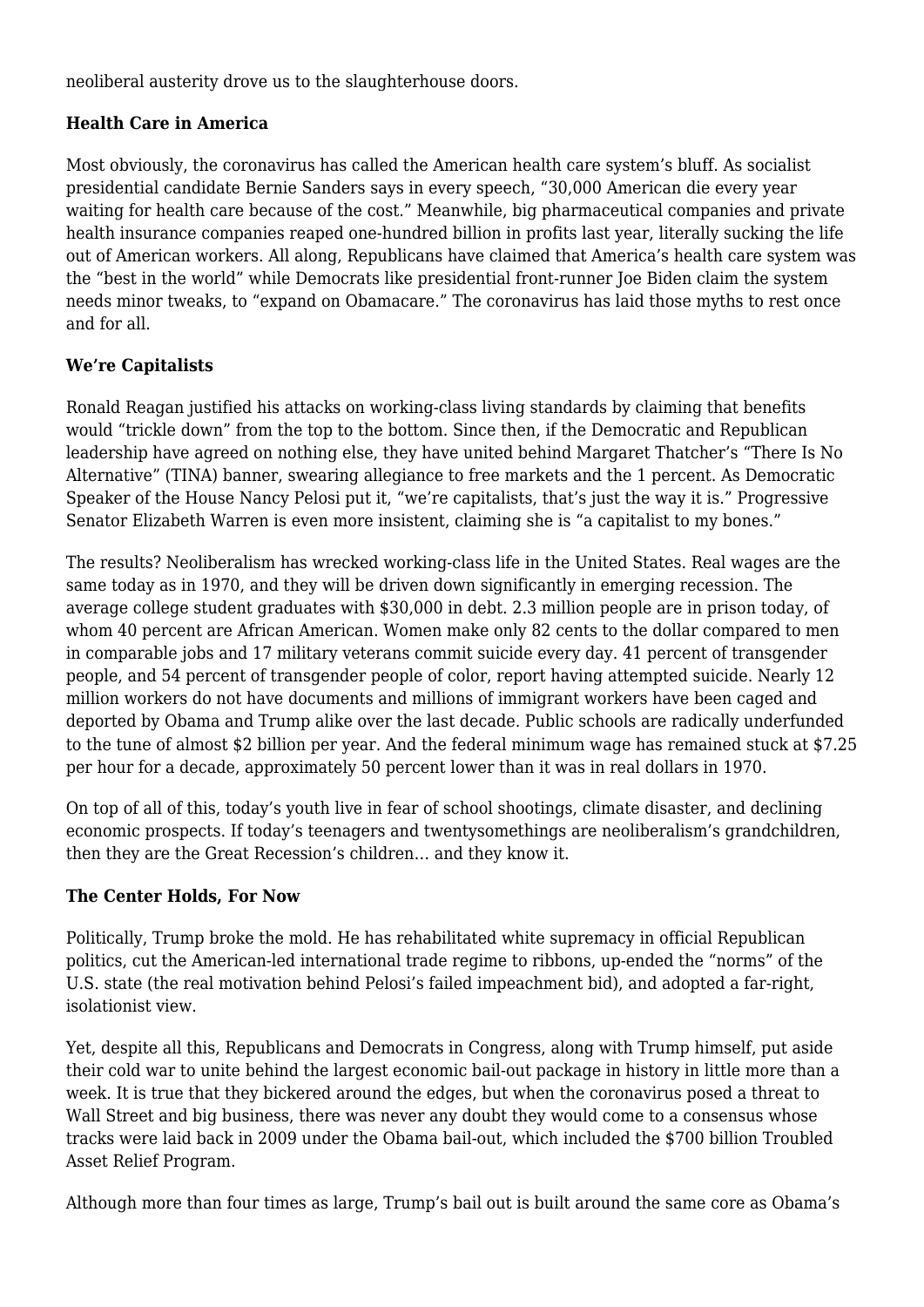bail out: [\\$500 billion for corporate relief](https://prospect.org/economy/repeating-the-mistakes-of-the-2008-bailout/) with little to no oversight. Republican Senate leader Mitch McConnell claimed the crisis called for "a [wartime level of investment into our nation,](https://www.huffpost.com/entry/senate-democrats-donald-trump-coronavirus-bill_n_5e7b77a6c5b62a1870d62d83)" which is true enough insofar as McConnell sees the "nation" as an interlocking boys club of CEOs. Meanwhile, the Federal Reserve has pledged to provide Wall Street and the big banks virtually [unlimited free credit](https://www.nytimes.com/2020/03/23/business/economy/coronavirus-fed-bond-buying.html) to protect their balance sheets.

Alongside the [torrent of aid to big business,](https://www.jacobinmag.com/2020/03/corporate-bailout-2009-auto-workers-recession-coronavirus) the [deal](https://www.nytimes.com/2020/03/26/world/coronavirus-news.html?action=click&module=Spotlight&pgtype=Homepage#link-5880347a) directs \$100 billion towards emergency aid for hospitals and \$350 billion to small businesses, extends unemployment benefits and increase payments by up to \$600 per worker – thanks to [Sanders fighting](https://www.theguardian.com/us-news/video/2020/mar/26/the-universe-is-collapsing-bernie-sanders-mocks-republicans-over-coronavirus-aid-video) for it – and will send one-time \$1200 checks to most workers, with an additional \$500 per child. Undoubtedly, the emergency measures will be popular in the short term (Trump is [betting his reelection](https://fivethirtyeight.com/features/trumps-reelection-may-hinge-on-the-economy-and-coronavirus/) on federal largesse), but as [Laia Facet predicts](https://nobordersnews.org/2020/03/20/laia-facet-1000-covid-19-deaths-in-the-spanish-state-no-end-in-sight-video/) with respect to Spain, "If the government continues its elevated public spending policies without taking any extraordinary measures to tax big business in order to raise money, then the public debt will rise and, just like in 2008, they will turn to austerity to cover it."

Remember, what followed Obama's bail out was not a return to prosperity and a rise in living standards, but rather a remorseless cut in living standards and emergence of [Occupy Wall Street](https://socialistworker.org/2016/10/25/the-occupation-heard-around-the-world). "The banks got bailed out, we got sold out!" went the cry. The 1 percent is preparing to repeat the trick this time around, but the 99 percent today is angrier, poorer, and better organized than in 2009-2011 and the system's TINA song rings hollower than ever.

### **Socialism, Mutual Aid, and Fight or Die**

During the Great Depression, the Communist Party USA popularized the slogan "Fight or Starve." All around the world today, the coronavirus is forcing workers to fight or die. Strike actions have proliferated as those workers not laid off are forced to work under increasingly dangerous conditions. Workers have responded to Trump's desire to have the country ["open by Easter"](https://www.politico.com/news/2020/03/24/trump-wants-to-restart-economy-by-mid-april-146398) by making [#Dontdieforthedow](https://twitter.com/search?q=%23DontDieForTheDow&src=typeahead_click) go viral and, more importantly, going on strike to demand that their non-essential businesses close or for medically-necessary protective gear if they have to keep working.

Many corporate chiefs aren't even willing to wait as long as Trump. UPS package driver Nick Perry writes that "My [employer isn't concerned about exposure](https://labornotes.org/blogs/2020/03/frontline-pandemic-ups-workers-view). In fact, they are excited for all the business opportunities it will bring… I interact with 75-100 people daily; 300-500 packages move through my hands on a given day. I open who knows how many door handles and touch even more handrails. Two thousand people move through a guard shack at work which you have to push your body against, and all of this is done without a single care from my employer to sanitize *anything*." This kind of corporate recklessness has unleashed a [wave of wildcat strikes](https://itsgoingdown.org/workers-walk-off-job-coronavirus/?fbclid=IwAR0AQt6EOWatJ5ptPb-FK2rliMQMAkteKEHLu_4OAbIF11d5s2agMmor86s) in auto, agriculture, Amazon, fast food (including [Starbucks](https://thehill.com/regulation/business/488766-starbucks-closes-all-but-drive-thrus-during-coronavirus-outbreak-will-pay)), public transportation, and [shipbuilding](https://www.sunjournal.com/2020/03/24/only-41-of-biw-workers-come-to-work-after-first-case-of-coronavirus-at-the-shipyard/), spreading the lessons learned in [strikes by teachers, nurses, and university workers](https://jacobinmag.com/2019/12/end-of-year-2019-class-struggle-left-strikes) over the last two years.

At the same time, tens of millions of ordinary people are establishing mutual aid groups to help their neighbors, even as they are subject to quarantines or "shelter in place" orders. And with schools closed, educators are working to "thicken [networks of collaboration and collective action](https://rampantmag.com/2020/03/26/chicago-teachers-confront-the-crisis/?fbclid=IwAR26hcMHS7Tt-3YuFoCaQJnWYqh1dGJS22PgIc-Qvw3thzrAwKLt42yugrY) with parents and students" by continuing classes online, maintaining relationships with their students to counteract isolation and stress, and working alongside school food service workers to deliver tens of millions of free meals to students and their families every day. In the midst of this outpouring of working-class solidarity, the growth of socialist ideas and organization will only accelerate.

### **Can Bernie Beat the Odds?**

All this seemingly stands in contrast to Sanders' string of losses to Joe Biden in the Democratic Party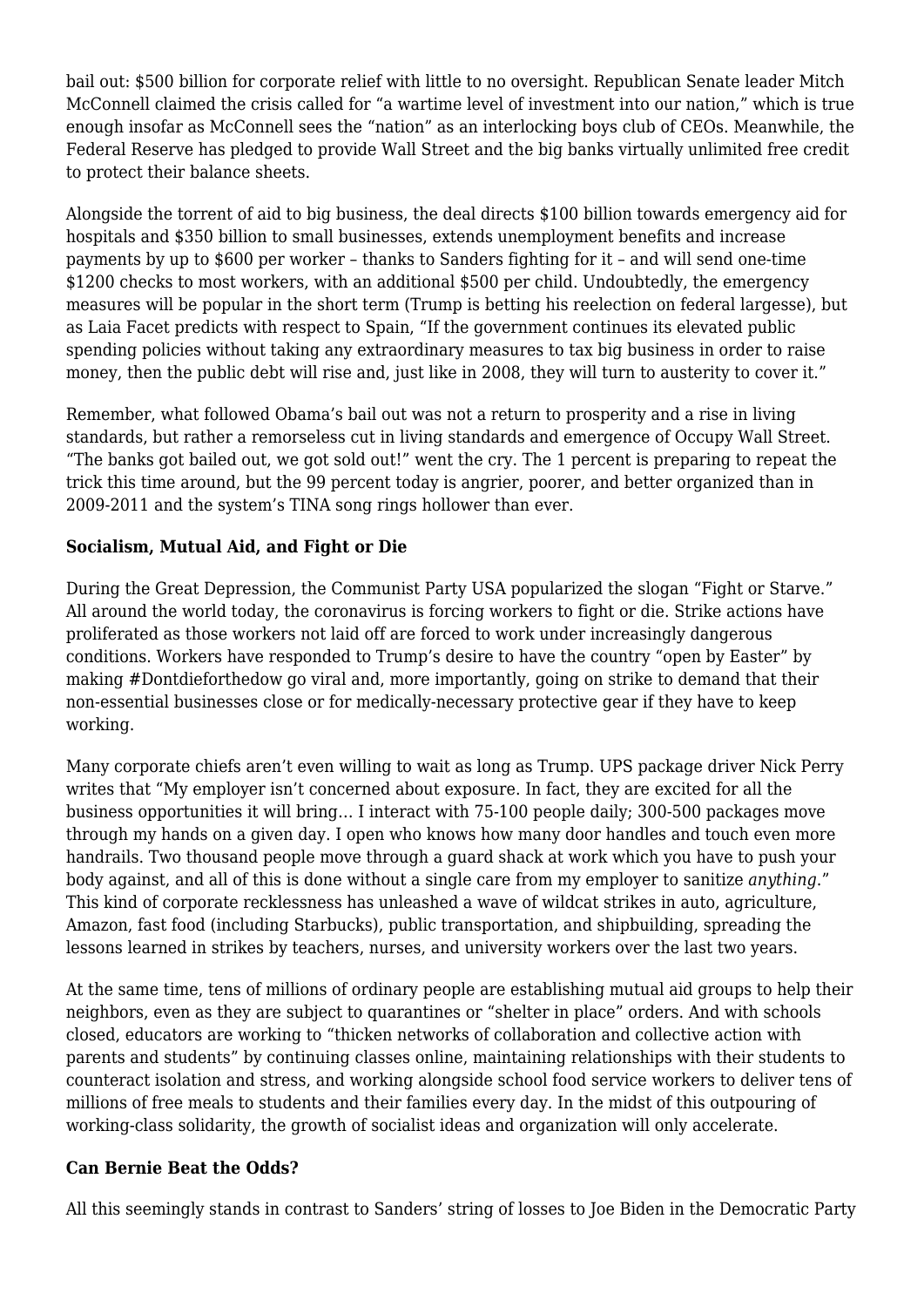primary elections in March, but this is easily explained.

While Sanders' insistence on Medicare for All (a single-payer system) and his calls to tax the rich, strengthen trade unions, raise wages, and embark on a transformative Green New Deal – all under the banner of democratic socialism – have won enormous sympathy, they have not yet won active majority support in the face of withering (and unified) criticism from the right and the centrists. As noted above, not even the very liberal Elizabeth Warren was willing to endorse Sanders after she withdrew from the race. Thus, so long as the centrists divided support amongst themselves, Sanders managed to win important victories based on his plurality of the votes in Iowa, New Hampshire, and Nevada. Yet once the Democratic leadership culled the herd and united behind Biden, Sanders' plurality became a minority.

Paradoxically, African-American voters – the backbone of Biden's wins in South Carolina and after – have suffered disproportionately at the hands of the Democratic Party over the last thirty years. And though Obama's election a signaled a blow against racism, [African-Americans were the last to](https://www.nytimes.com/2020/02/05/opinion/Biden-Obama-2020.html) [benefit](https://www.nytimes.com/2020/02/05/opinion/Biden-Obama-2020.html) from his neoliberal policies. And if Biden himself inspires little enthusiasm among Black voters, serving as Obama's vice president still carries weight. However, as [Keeanga-Yamahtta Taylor](https://www.nytimes.com/2020/03/14/opinion/bernie-sanders-black-voters.html) [argues,](https://www.nytimes.com/2020/03/14/opinion/bernie-sanders-black-voters.html) Biden's success amongst Black voters is complex.

"To many of those marginalized voters, the notion of the political revolution [one of Sanders' main slogans] is an abstraction when they have yet to see any social movement win meaningful reforms. Struggles today remain defensive…. Recall that when teachers across the nation went out on strikes, they were mostly to forestall further cuts, privatization and attacks on the living standards. Black Lives Matter arose in response to debilitating police abuse and violence, but was unable to end it. It doesn't mean that those efforts were futile, but it demonstrates the scale of the challenges to changing, let alone transforming, the status quo."

Taylor concludes that "It's not that [Bernie's issues] are unpopular — particularly among younger African-American voters — but in the current moment they can seem hopeless."

So, if before the coronavirus, Bernie's policies had earned the sympathy of majorities, but not yet their active support, what now? Biden's "expand Obamacare" appears ludicrous as tens of millions of people lose their employer-provided health insurance. And he's not helping his case by [virtually](https://jacobinmag.com/2020/03/joe-biden-democratic-party-presidential-primary-medicare) [disappearing](https://jacobinmag.com/2020/03/joe-biden-democratic-party-presidential-primary-medicare) during the crisis. Pelosi's "We're capitalists, that's just the way it is," makes even less sense when your boss is telling you to risk infection in order to deliver junk for Amazon without protective gear. And Trump's "open by Easter" will soon be buried by the crisis. In contrast, Bernie's proposals now appear as [prophecies](https://www.independent.co.uk/voices/coronavirus-bernie-sanders-biden-medicare-for-all-wheresjoe-wedeservebernie-a9421471.html) and there is no doubt that his steadfast gospels of Medicare for All, Green New Deal, and Political Revolution are winning over millions of new disciples. But will it be enough to turn the election?

It is impossible to know what the next two weeks will bring, never mind the next two or four months. On the one hand, there is the real-world problem of how to hold an election during a pandemic. Further, as Biden holds a narrow lead as of now, the Democratic Party leadership will most likely try to shut down, or at least constrain, the remaining primary elections making mounting a comeback all but impossible. Not to mention that the crisis and the bailout (and it's "bi-partisan" natures) will tend to call the Democratic Party elite to order behind their corporate funders and centrist leadership. In fact, if Biden cannot find a way to present himself as a competent alternative, one can already hear whispers of a campaign to draft New York State Governor Andrew Cuomo to take over (on a river of cash for billionaire Michael Bloomberg) as the party's candidate. This would be easier said than done and would risk a revolt from Sanders' army of supporters.

#### **Fear and Solidarity**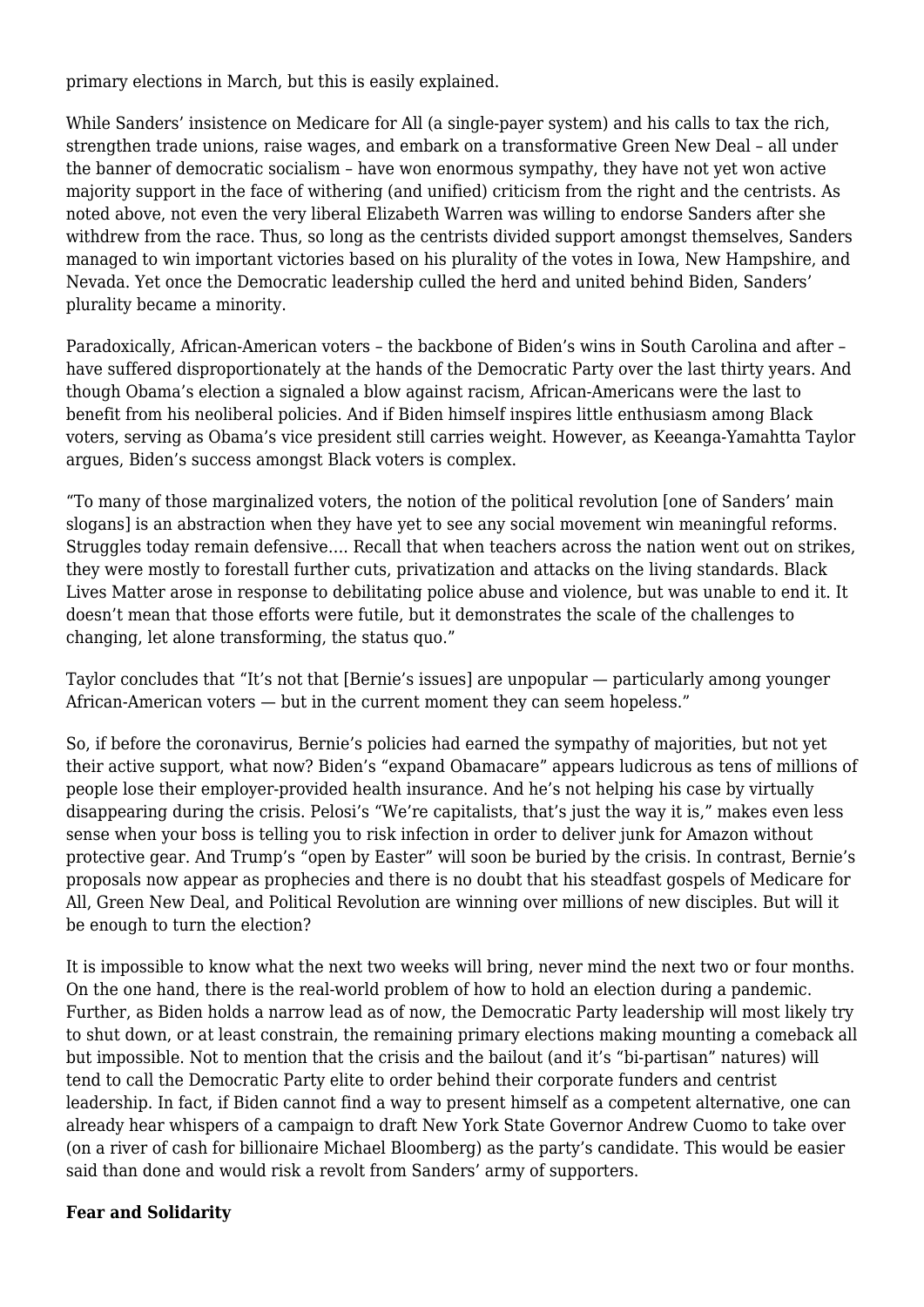Perhaps a bigger obstacle for Sanders is the nature of crisis itself. Millions are enraged, but we are also quarantined, isolated, and soon-to-be unemployed. We cannot mobilize or march, we can't even knock on doors or go to the voting booths. And worse still, alongside rising anger, there is real (and rational) fear. And when faced with disaster, fear on a mass scale often overshadows solidarity. This is not to say that this crisis will not produce a bigger, better-organized, more-rooted, anti-capitalist left. It certainly will. But scale and timing matters when socialist politics moves beyond principles and programs and tries to enter the field of power. And, while we may be proven right, we may not have time to make ourselves strong enough to inspire a working-class upsurge strong enough to push Bernie into the winner's circle. Trotsky once usefully described the dynamics of defeat and confusion under different circumstances, "The fact that our forecast had proven correct might attract one thousand, five thousand, or even ten thousand new supporters to us. But for the millions, the significant thing was not our forecast, but the fact of the crushing of the Chinese revolution" of 1925-27.

If Trump manages to win reelection in November, he will owe his victory to this dynamic. In fact, Trump's bet is that he can pour money into the credit system to prevent it from freezing, while claiming just enough credit for the scraps doled out to the population for just long enough to beat the lackluster Biden ("Sleep Joe," Trump taunts) in the fall. It is not an impossible bet, but there is no guarantee today's \$2 trillion package will stem the tide and things may spin out of control.

#### **Socialists in Covid-19 America**

All we can say for certain is that there is no going back. The next five or ten years will determine whether or not the rage brewing among millions of workers – especially amongst a generation from whom not only their future, but their youth itself, is being robbed – can transform that emotion into action, into organization, and into a political party that puts human need ahead of corporate greed.

Within that context, the rise of the Democratic Socialists of America looms large. The vast majority of DSA's 60,000 members joined in the last three years and the organization has all the difficulties one might expect with such explosive growth. But it has hundreds of locals and branches and working groups in all 50 states. It is open and democratic and its members have drawn strength from how Sanders and its handful of elected officials – including Alexandria Ocasio-Cortez and Rashida Tlaib – have [conducted themselves](https://www.salon.com/2020/03/24/aoc-tells-susan-collins-to-keep-her-crocodile-tears-over-senate-republicans-coronavirus-bill_partner/) during this crisis. DSA will grow during this crisis, not as an empty vessel into which thousands looking for an alternative will flow, but because *thousands* of members have [thrown themselves into social solidarity](https://www.dsausa.org/news/dsa-covid-19-bulletin-4-this-is-barbarism/?link_id=0&can_id=bf2834e76b2f9ca1df31e07ba05dfa2a&source=email-dsa-covid-19-bulletin-number&email_referrer=email_759720___subject_1016323&email_subject=this-is-barbarism-_-bulletin-4#fighting_for_the_world) in mutual aid campaigns, they are assisting workers taking action on the job, and they do not have it in them to fall instep behind Biden or Cuomo or anyone else. They will keep fighting for Sanders, but as the title of Meagan Day and Micah Uetricht's new books says, this is ["Bigger than Bernie](https://www.amazon.com/Bigger-Than-Bernie-Democratic-Socialism-ebook/dp/B07VSBY9J2)."

Over the next few weeks and even months, the response to the coronavirus contagion will be dominated on the national scale by the powers that be. Our side will suffer shock after shock and it will be difficult to get our bearings, even as we fight where we can. But as we fight, the socialist and working-class movement must also think and plan and figure out how to unite behind a focused set of demands that allows us to maximize our strength: How do we win Medicare for All in place of temporary subsidies for Covid-19 testing and subsidies for the private insurance companies? How do we win a massive new jobs program under the umbrella of the Green New Deal in place of one-time \$1,200 checks? How do we include international solidarity in our social solidarity so the Pentagon budget is transferred into no-strings-attached global health investment?

Socialism will emerge from this crisis as a powerful moral force. Learning how to transform that goodwill in the coming years into concrete victories, large and small, is the difference between life and death. And it is the difference between settling for a socialist movement of dissidents and